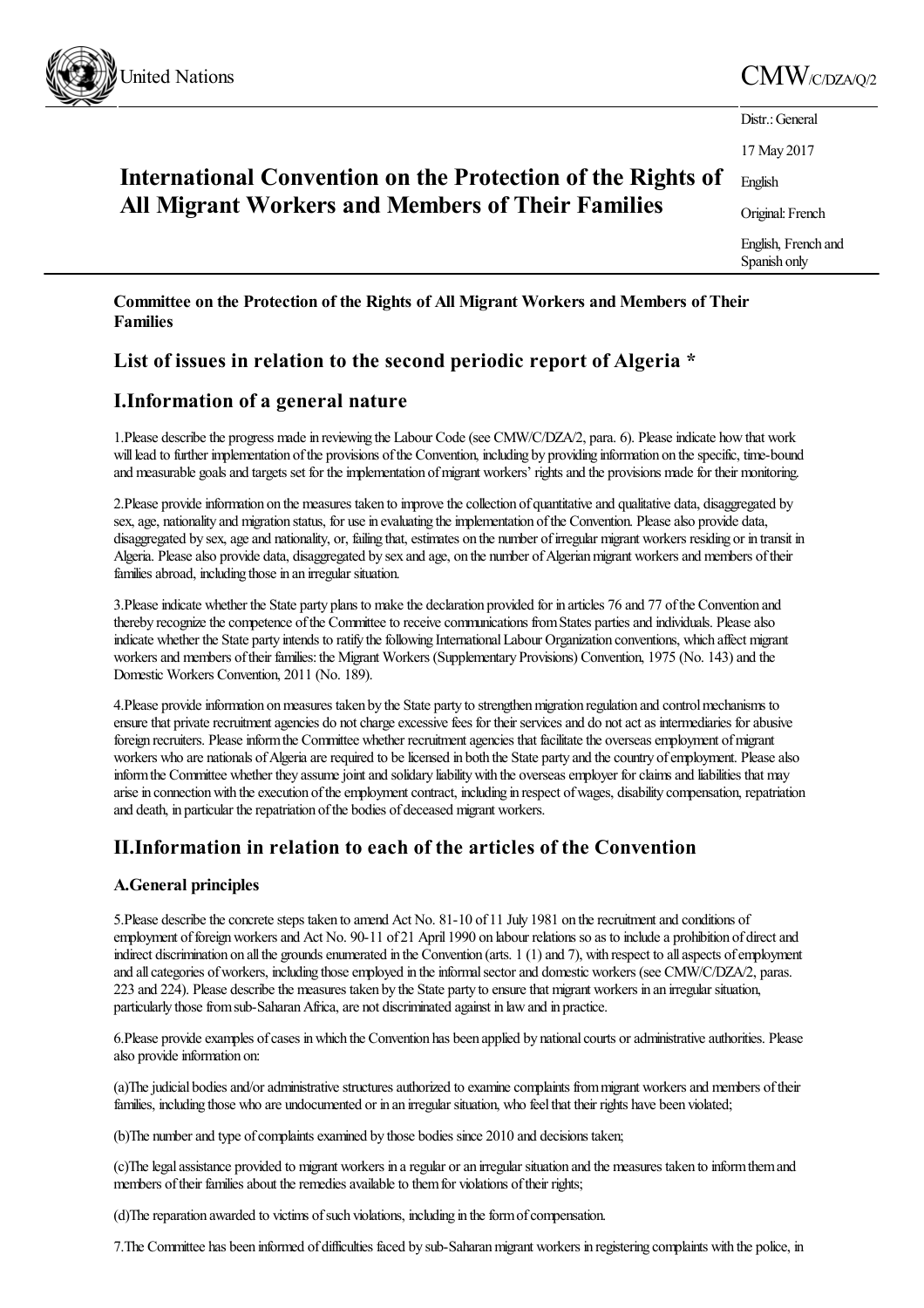particular when they wish to file a complaint against a public official. Please comment on these reports and indicate what measures have been taken to remedy this situation. Please also describe the measures taken to ensure that migrant workers in an irregular situation, including those of sub-Saharan origin, who seek recourse to the courts for violations of their rights are not punished for illegal entry under Act No. 08-11 of 25 June 2008 on the conditions of entry, residence and movement of foreign nationals in Algeria.

8. The Committee has received information that migrant workers, in particular sub-Saharan migrants, are subjected to racism and discrimination in the State party. Please provide information on the steps taken to remedy this situation.

#### **B.Part III of the Convention**

#### **Article 8**

9. Article 175 bis 1 (2) of Act No. 09-01 of 25 February 2009, which established trafficking in persons as a criminal offence in the CriminalCode, provides forafineand/or imprisonment forany personwho leaves the nationalterritory in aclandestine manner (see CMW/C/DZA/2, para. 93). Please provide detailed information on cases in which the departure from the country of an Algerian migrant worker is considered to be unlawful. Please also provide information on cases in which this provision has been applied to migrant workers and the members of their families and on the penalties imposed.

#### **Article 10**

10.The Committee has received information thatmigrants in an irregular situation aresubjected by the Algerian authorities to physical and psychological violence, including sexual violence, extreme violence and life-threatening violence, in addition to exploitation, humiliation and other forms of ill-treatment, especially during arrests and collective expulsions. Please provide information on the measures taken and envisaged to put an end to that situation. Please also indicate whether investigations have been carried out in this regard and provide information on the enforcement of any penalties.

#### **Article 13**

11.The Committee has received reports indicating that officials fromorganizations involved in the defence ofmigrants' rights have been subjected to intimidatory measures, arbitrary arrest and detention. Please comment on these reports and indicate what measures have been taken to remedy the situation.

### **Article 15**

12. The Committee has been informed that the security forces confiscate the money and valuables or destroy the belongings of migrant workers in an irregular situation who have been or are in the process of being expelled, including the Moroccan migrant workers expelled by the State party in the past. Please comment on this information and indicate whether any measures have been taken to implement the Committee's recommendations (see CMW/C/DZA/CO/1, para. 25) on returning the legitimate property of expelled migrant workers, including the Moroccan migrant workers expelled in the past, or to provide them with fair and adequate compensation.

#### **Articles 16, 17 and 18**

13. Please provide information, disaggregated by sex, age and nationality, on the number of migrant workers in a regular or an irregular situation placed in administrative custody or judicial detention in the State party since 2010, as well as on the Algerian migrant workers held in States of employment, and whether the deprivation of liberty of these persons is linked to their status under immigration laws. Please provide information on the decisions taken against detained migrant workers in the State party, the number of cases in which they have benefited from the free assistance of an interpreter if they could not understand or speak the language used, places of detention and the conditions in which they are held, indicating whether convicted prisoners are held separately from persons in pretrial detention.

14.Act No. 08-11 establishes finesand/or prison sentences for migrants in an irregular situation. Please provide detailed data on convictions and on the penalties applied in this regard. In addition, please indicate whether the State party intends to amend its legislation to establish alternative measures in lieu of fines and imprisonment for migrant workers in an irregular situation. Please also indicate whether children may be prosecuted and detained for reasons of irregular migration and whether there exist legal and practicalalternatives to their detention, including for unaccompanied children and families with children. In cases where no such alternatives are applied, please provide information on the grounds for and the conditions of their detention, indicating whether the children are held separately from adults, and on the measures taken to ensure that the best interests of the child are fully taken into account.

## **Article 22**

15. The Committee has received reports of the recent collective expulsion of hundreds of sub-Saharan migrants, refugees and asylum seekers to the Niger. Please comment on this information. Moreover, since the law does not mention collective expulsion (see CMW/C/DZA/2, para. 218), pleaseindicate whether the State party intends to amend its legislation in order to explicitly prohibit this type of expulsion.

16.Please provide information on the effective implementation of Act No. 08-11 and in particular on the implementation of its article 31, which provides foraremedywith suspensiveeffectagainst deportation decisions (see CMW/C/DZA/2, para. 55). Please indicate whether there is a mechanism for monitoring the application of this provision. Please also indicate whether there are provisions that require deportation decisions to be notified in writing to the migrant worker concerned. Please describe the measures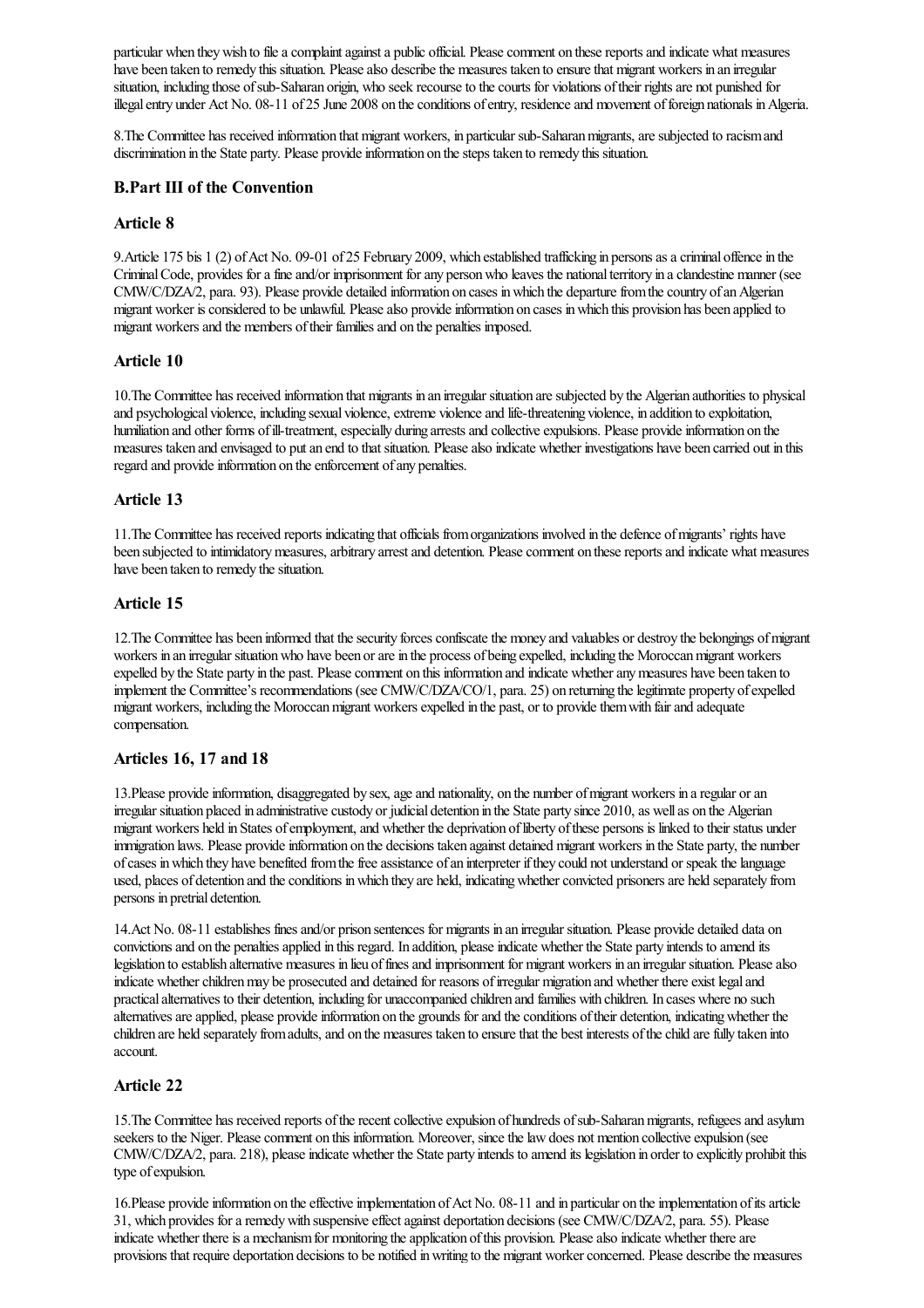provisions that require deportation decisions to be notified inwriting to the migrant workerconcerned. Please describethe measures taken to implement the Committee's recommendation (see CMW/C/DZA/CO/1, para. 23) and amend article 36 of Act No. 08-11 so as to guarantee the right of appeal where expulsion orders are issued by *walis* (governors). Lastly, please also provide data, disaggregated by sex, age and nationality, on migrant workers and members of their families expelled from Algeria since 2010, the number of administrative appeals lodged by migrants and information concerning the decisions handed down in this regard.

### **Article 23**

17. Please provide specific examples of the activities of and services provided by embassies and consulates of the State party to migrant workers and members of their families in the countries of employment, including in relation to detention and expulsion cases. Given the growing percentage of Algerian women among migrant workers, please provide information on efforts made to increase the gender-sensitivity ofstaff dealingwith labour issues in embassiesand consulates. Please provide data disaggregated by sex on staff working in those embassies and consulates.

#### **Article 27**

18. Please provide disaggregated data on the number of migrant workers, including those in an irregular situation, who are registered in the social security system of the State party. Please indicate whether migrant workers in an irregular situation and members of their families are covered by the social security system (see CMW/C/DZA/2, paras. 144 and 224). Please provide information on the benefits granted to migrant workers, including those in an irregular situation.

#### **Article 28**

19. The Committee has received information concerning the instructions given by the President of the Republic to ensure that all hospitals provide care for sub-Saharan migrants. Please provide information on the effective application of those instructions. Please also provide data on the number ofmigrants who have benefited fromsuch careand indicate whether, in practice, migrant workers and members of their families receive necessary emergency medical care to save their lives or avoid irreparable harm to their health. Please also describe the measures taken to ensure that irregular migrants have access to health facilities and medical care without fear ofarrest.

#### **Article 30**

20.During the previous dialogue with the Committee, the State party stated that there was no obstacleto access to education for children ofmigrant workers in an irregular situation. However, the Committee has been informed of practical difficulties that face these children in accessing education because of the irregular situation of their parents and the fact that fluency in Arabic is a prerequisite for enrolment. Please comment on this information in the light of article 30 of the Convention. Please also describe the measures taken to facilitate the integration of the children of migrant workers into the local education system, particularly with regard to the teaching of Arabic.

#### **Article 33**

21.Please providefurther information on the mission ofthe Labour Inspectorateto provideadviceand information to migrant workers about their rights and obligations and the most appropriate way to apply legal, regulatory and treaty provisions and arbitration decisions (see CMW/C/DZA/2, paras. 32-36). Please also indicate what measures have been taken to inform Algerian emigrants and migrant workers in transit through or living in the State party, as well as members of their families, of their rights under the Convention and their rights and obligations in the State of employment. Please also provide information on whether the State party has devised any specific information and training programmes on the Convention for relevant public officials, such as law enforcement officials, embassy and consular staff, social workers, judges, prosecutors and government officials.

#### **C.Part IV of the Convention**

#### **Articles 43, 54 and 55**

22. Please provide information on measures taken to ensure that migrant workers enjoy, in practice, equality of treatment with nationals of the State party with regard to:

(a)Access to education, vocational training, housing and social and health services;

(b)Protection against dismissal, unemployment benefits, access to alternative employment in the event of loss of work or termination of other remunerated activity, subject to article 52 ofthe Convention;

(c) The exercise of their remunerated activity.

23. Please provide information on the steps taken to review Act No. 90-14, which is not in compliance with article 40 of the Convention in that it denies migrant workers in aregular situation theright to formtrade unions (see CMW/C/DZA/2, para. 261).

24. Please describe the measures taken by the State party to give effect to the Committee's recommendation that it should take appropriate measures to facilitate the reunification of former Moroccan migrant workers with family members who have remained in Algeria(see CMW/C/DZA/CO/1, para. 35).